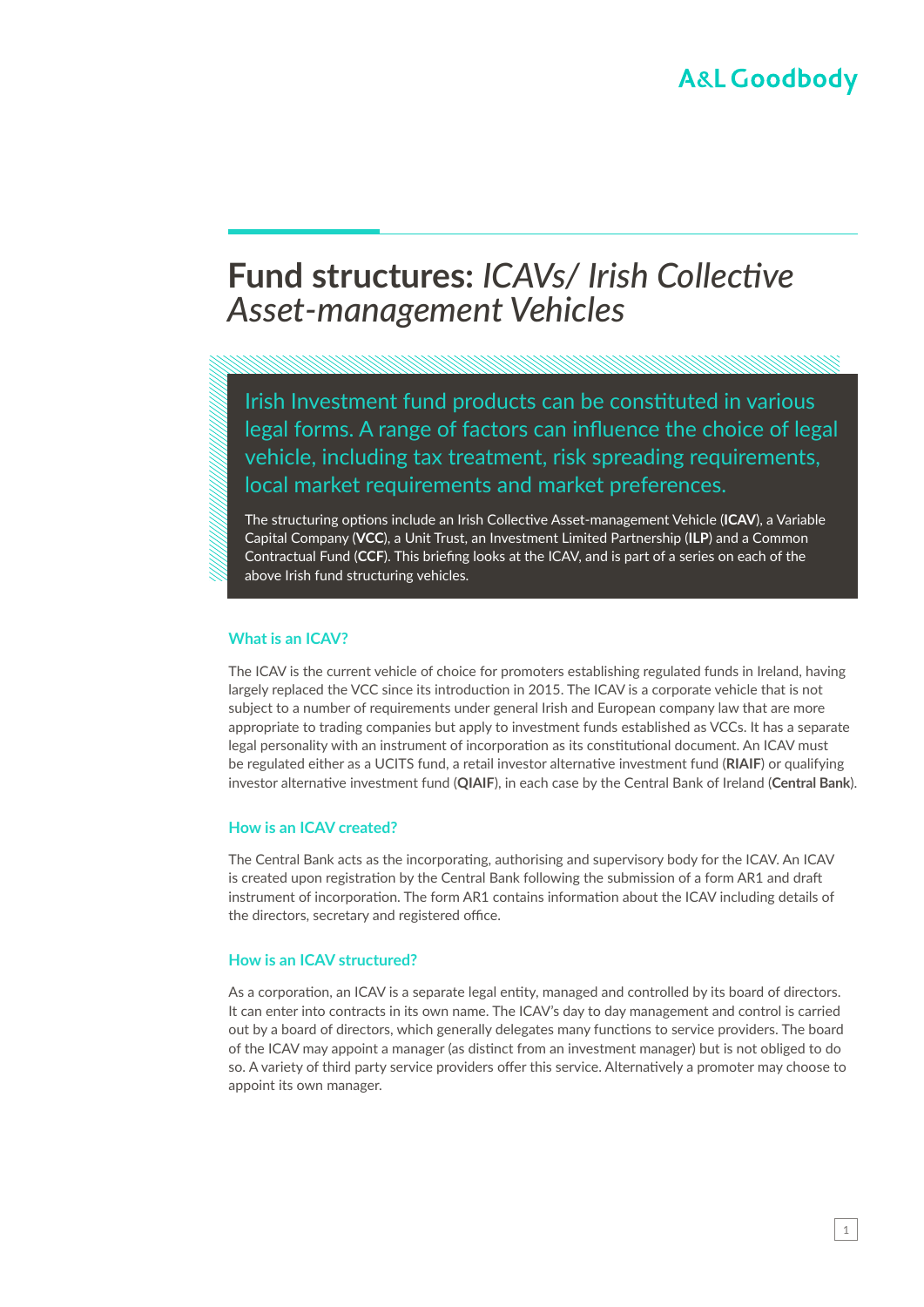# **ICAV/ Irish Collective Asset-management Vehicle**



## **Regulatory regimes**

An ICAV may be authorised as a UCITS (in which case it must be open-ended). UCITS are subject to the UCITS regime (which includes the Central Bank of Ireland's UCITS Regulations) and the provisions of the ICAV Act 2015.

An ICAV may be authorised as an Alternative Investment Fund (**AIF**) in one of two categories:

- A RIAIF which may be marketed to retail investors.
- A QIAIF which may be marketed to Qualifying Investors.

Both RIAIFs and QIAIFs are subject to the AIFMD regime (which includes the Central Bank of Ireland's AIF Rulebook) and the provisions of the ICAV Act 2015.

### **Liquidity**

ICAVs may be open ended or, if authorised as RIAIFs or QIAIFs, may have limited liquidity or be closed-ended.

#### **Umbrella/ Single fund/ Segregated Liability between sub-funds**

ICAVs may be single funds or umbrella funds. ICAVs established as umbrella funds have segregated liability between sub-funds.

### **What do investors hold?**

ICAVs issue shares to investors. The shares do not represent a legal or beneficial interest in the ICAV's assets, those assets being legally held by the Depositary and beneficially by the ICAV itself. Its share capital does not have a par value but is equal to the net asset value of the ICAV at any time.

### **Main advantages**

- The ICAV is an 'eligible entity' for US tax purposes and can file a 'check the box' election to be treated as a partnership (or a disregarded entity if a single shareholder) for US federal income tax purposes. As a result, ICAV master-feeder structures may be established to cater for different tax reporting requirements of certain categories of investors including US taxable persons, non-US investors and US tax exempt investors.
- ICAVs can be established with a single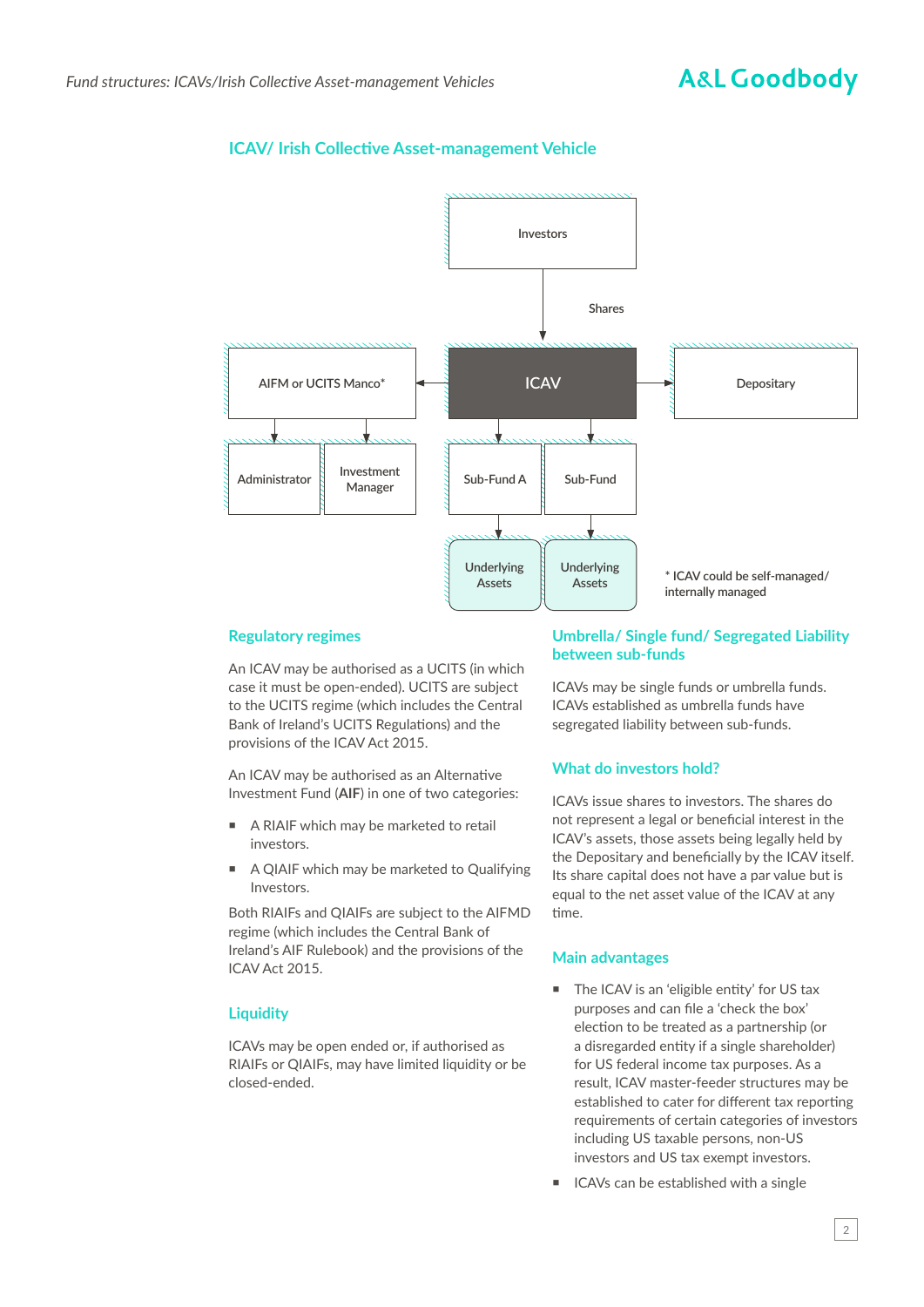# **A&L Goodbody**

portfolio cell or with multiple portfolio cells (called sub-funds), each following different investment policies and each having segregated liability status under Irish law so that the assets and liabilities of each sub-fund are ring-fenced.

- An ICAV can produce separate audited accounts at sub-fund level, which is of great benefit where it is preferable not to refer to the accounts and details of other sub-funds of the ICAV that may have different strategies and terms.
- A sub-fund of the ICAV may invest in one or more other sub-funds of the same ICAV, subject to certain rules preventing doublecharging of management fees.
- The instrument of incorporation, being the constitution of an ICAV, may be amended without requiring investor approval where the depositary certifies that the interests of investors are not prejudiced by the amendment.
- The ICAV legislation provides straightforward procedures for the re-domiciliation by way of continuation of non-Irish corporate funds into Ireland as ICAVs, with migration into Ireland by way of continuation as an ICAV possible from the Cayman Islands, British Virgin Islands, Bermuda, Jersey and Guernsey. Under this process the existing corporate entity is retained and as such the migration should not be a taxable event for investors. Continuity of contractual arrangements and performance track record is also maintained
- The ICAV is not subject to the principle of risk spreading which facilitates single asset deals.
- An ICAV that is not a UCITS may hold property directly as an asset class.
- Many jurisdictions recognise a corporate fund structure, such as an ICAV, more readily than a contractual vehicle.
- Using a corporate fund structure, such as an ICAV, may facilitate better access to double

taxation treaties.

- With its own legal personality and board of directors, an ICAV can act as the management entity without the need to set up or engage a separate management company. The obligations imposed on such entities are becoming increasingly onerous.
- Broadly, a regulated fund constituted as an ICAV is exempt from tax on its income and gains on underlying investments and instead operates an exit tax on certain chargeable events (e.g. distributions to, or disposals of shares by, its non-exempt Irish resident investors). Non-Irish tax resident investors and Irish exempt resident investors are outside the scope of the exit tax regime. To the extent the ICAV, or a sub-fund of an umbrella ICAV, is invested 25% or more in Irish real estate, consideration needs to be given to the potential application of IREF withholding tax and exemptions therefrom.
- Two of the directors of an ICAV must be Irish resident.

## **Points to note**

The Investment Limited Partnerships (Amendment) Bill 2020 is expected to be enacted soon. It will substantially overhaul the Investment Limited Partnership Act 1994. It includes some amendments to the ICAV Act 2015. These are not significant in nature. They include:

- Supplementary provisions regarding ordinary and special resolutions (as well as written resolutions)
- A clarificatory amendment regarding the principal object clause of a UCITS ICAV
- Matters relating to the corporate powers of an ICAV
- Matters relating to powers of attorney of an ICAV
- Matters relating to intra-group transactions of an ICAV
- Further provisions relating to the use of a corporate seal by an ICAV
- Confirmation that the registration of an investment company as an ICAV does not affect the priority of charges created by that investment company